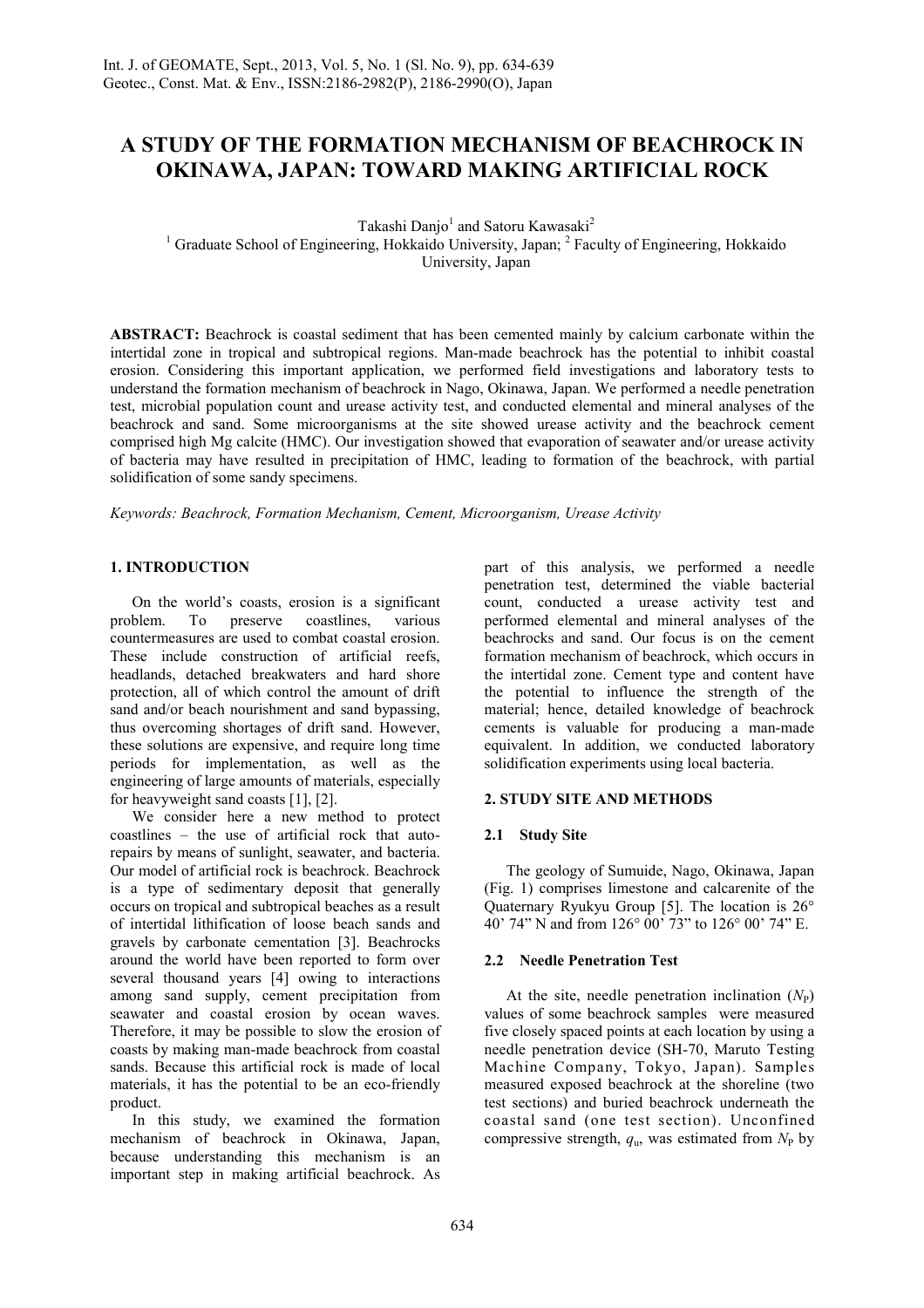

Fig. 1 Maps showing study site and view of exposed beachrock.

the correlation chart of  $N_{\rm P}$  and  $q_{\rm u}$  described in the instruction manual.

## **2.3 Microbial Population Count**

Seawater, some beachrock samples, and sand at both sites were sampled in sterile test tubes and refrigerated at 4 °C in our laboratory. Subsequently, 1.0 g of each sample was mixed with 9 mL of artificial seawater or saline solution, and 10 µL of the supernatant was added to ZoBell2216E medium (for marine bacteria) or polypeptone-yeast extract medium [6] (for viable bacteria). After inoculation, the media were incubated at 25 °C for 7 days. Subsequently, each population (colony count) was counted by the plating method.

#### **2.4 Urease Activity Test**

We isolated colonies from the sand adjacent to the beachrocks using ZoBell2216E medium. Each colony was mixed with 20 mL of solution (25 g/L  $CO(NH<sub>2</sub>)<sub>2</sub>$  and 20 mL/L cresol red solution with distilled water) in a 20 mL bottle. Under sealed conditions, the samples were left standing at 45 °C for 2 hours. To determine whether the colonies have urease activity, we observed the solution color after 2 hours. For cresol red, a change from yellow to purple can be observed from pH 7.2 to pH 8.8. Those samples that changed to purple were measured for their pH values. For comparison, a non-bacterial sample also was measured.

#### **2.5 Elemental Analysis and SEM Observations**

Samples of exposed beachrock, buried beachrock, and adjacent sand were analyzed by X-ray fluorescence analysis (XRF). The surfaces of the samples were observed microscopically and elemental measurements were made using scanning electron microscopy (SEM) (SuperScan SS-550, Shimadzu Corporation, Kyoto, Japan) and energydispersive X-ray spectroscopy (EDX) (SEDX-500, Shimadzu Corporation).

#### **2.6 Mineralogical Analysis**

The same samples used for XRF and EDX analyses were further subjected to mineralogical study using X-ray diffraction (XRD) (MultiFlex 2kW, Rigaku Corporation, Tokyo, Japan) with Cu-Kα radiation, with 2θ between 5 and 70°.

#### **3. RESULTS**

#### **3.1 Needle Penetration Test**

The *q*u values of exposed beachrocks were larger than those of buried beachrock (Table 1). This result is similar to that of Vousdoukas et al. [4]. Furthermore, to the best of our knowledge, this study is the first to report  $q_u$  of buried beachrock. Only three previous studies from Japan and Scotland [7]–[9] have addressed the mechanical properties of exposed beachrocks.

Table 1 Unconfined compressive strength, *q*u of the beachrocks estimated by the needle penetration test, and microbial population counts.

| <b>Test</b>      | Needle           |               | Microbial        |               |
|------------------|------------------|---------------|------------------|---------------|
| Section          | Penetration test |               | population count |               |
|                  | $N_{\rm P}$      | $q_{\rm u}$   | Marine           | Viable        |
|                  | N/mm             | MPa           | $\times 10^4$    | $\times 10^4$ |
|                  |                  |               | CFU/             | CFU/          |
|                  |                  |               | mL               | mL            |
| Seawater         |                  |               | 1.3              | 0             |
| Exposed          |                  |               |                  |               |
| <b>Beachrock</b> | $80+22$          | $28\pm 6.9$   | 410              | 45            |
|                  |                  |               |                  |               |
| Exposed          |                  |               |                  |               |
| <b>Beachrock</b> | $51 \pm 12$      | 19±4.7        | 1500             | 8.15          |
| 2                |                  |               |                  |               |
| <b>Buried</b>    | $8.9 \pm 5.4$    | $3.4 \pm 2.2$ | 460              | 13.6          |
| Beachrock        |                  |               |                  |               |
| Sand             |                  |               | 500              | 5.4           |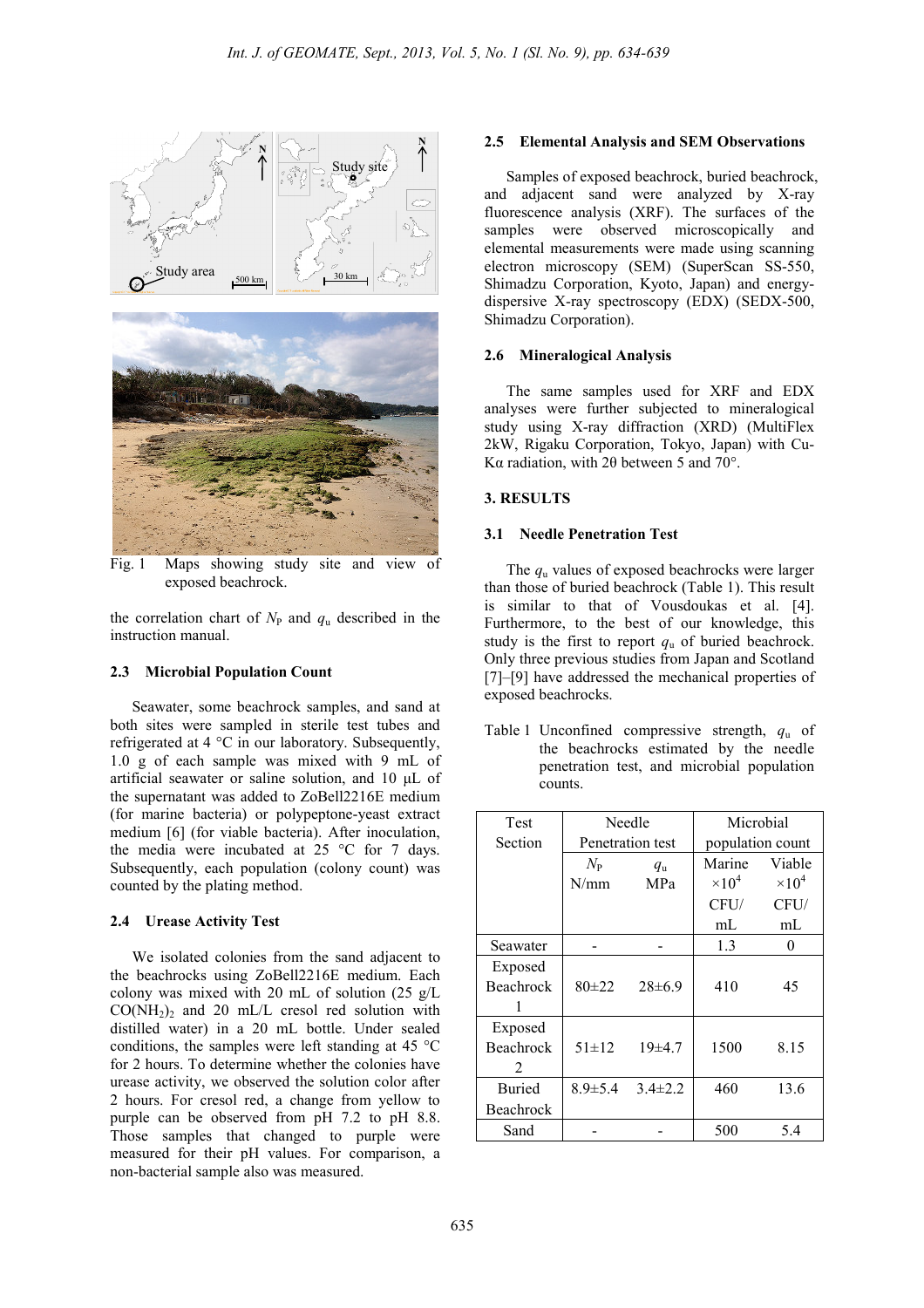#### **3.2 Microbial Population Count**

For each sample, marine microbial populations showed viable values (Table 1). Bacterial morphologies and colors differed on ZoBell2216E medium and polypeptone-yeast extract medium (e.g. Fig. 2). The populations in the beachrock samples tended to be smaller than bacterial populations reported from soil  $(10^6 \text{ to } 10^{14} \text{ g}^{-1})$  [10], but larger than in the seawater, despite the fact that the beachrock is washed by seawater every day. Therefore, this result suggests that the microbiological properties of the beach at this site affect beachrock formation.



Fig. 2 Microorganisms in exposed beachrock 1 on (a) ZoBell2216E medium and (b) polypeptone-yeast extract medium.

#### **3.3 Urease Activity Test**

About 156 colonies were isolated from the soil near beachrocks. Of these, five colonies changed the solution color to purple after 2 hours at  $45^{\circ}$ C. indicating urease activity. Moreover, the pH range of the five samples was 9.0–9.3. In comparison, the pH value of the non-bacterial sample was 7.1.

#### **3.4 Elemental Analyses and SEM Observation**

Results of XRF analysis of the samples are shown in Figure 3. All samples were composed mainly of CaO, and beachrock samples contained more MgO than adjacent sand. By contrast, the sand contained more  $SiO<sub>2</sub>$ .

Subsequently, to identify the beachrock cement, we analyzed sample surfaces by performing SEM-EDX. Figure 4 shows that, only in association with the beachrocks, the microparticulates covered with sand particles and the morphologies (Fig. 4 (b) and (d)) were similar to that of high Mg calcite, HMC [11]. HMC is a polymorph of  $CaCO<sub>3</sub>$ , containing more than 4 mol%  $MgCO<sub>3</sub>$ , or 1.2 wt%. Moreover, the  $MgCO<sub>3</sub>$  found in the microparticulates was calculated to be  $16-18$  wt%  $(>1.2$  wt%) based on the Mg percentage about P1–P6 in Figure 5. Therefore, we can conclude that the cement of beachrock at site O is HMC.



Fig. 3 Elemental percentage of site O samples by using XRF.



Fig. 4 SEM images of the samples. (a), (b): exposed beachrock 1  $(\times 1200, \times 4800)$ , (c), (d): buried beachrock  $(\times 1200, \times 4800)$ , (e), (f): sand in site O (×1200, ×4800).



Fig. 5 Elemental percentage from P1 to P8 of Fig. 4 using EDX.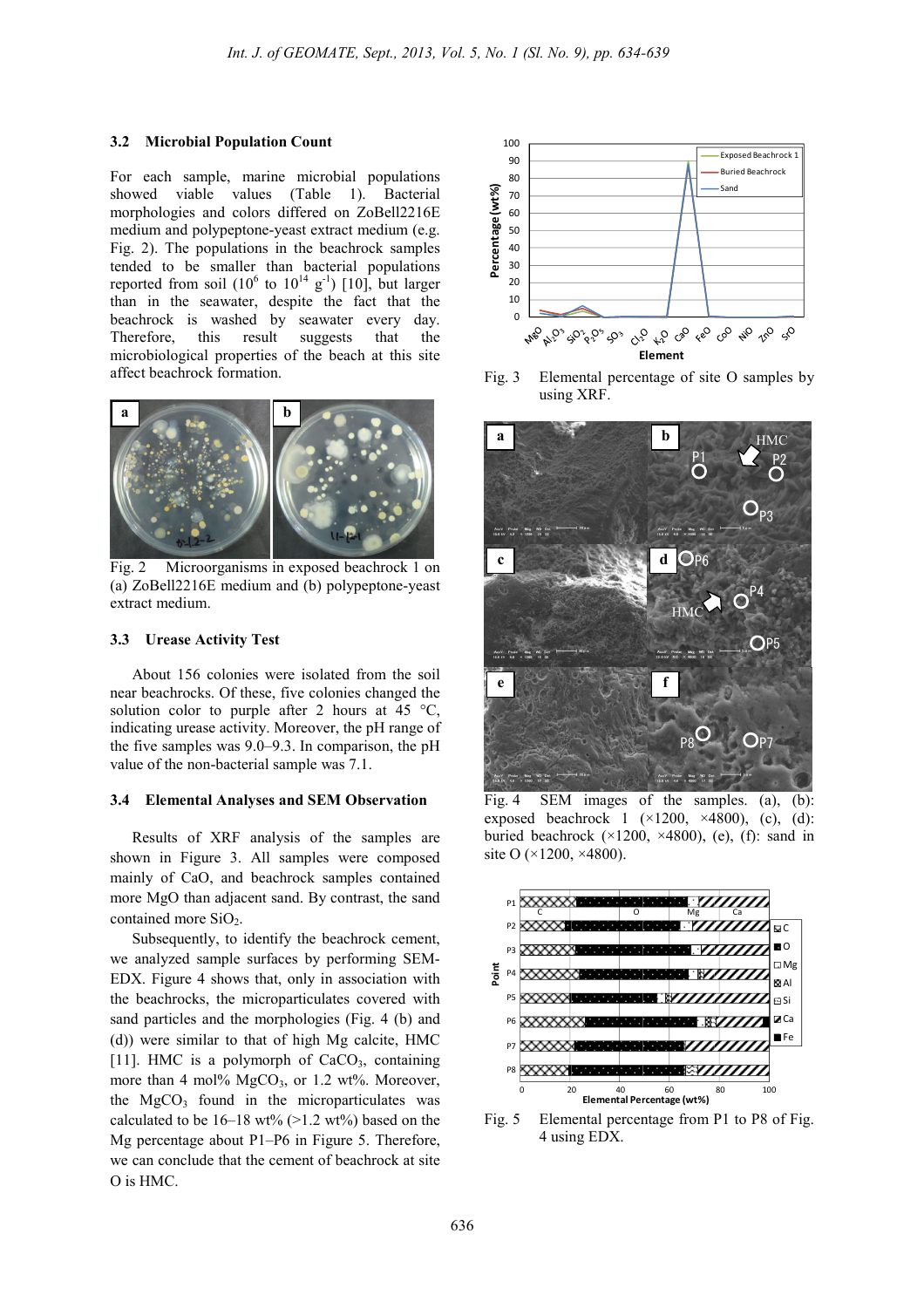#### **3.5 Mineralogical Analysis**

The samples contained the following minerals: Mg calcite (MC), aragonite, and quartz (Fig. 6). MC can be divided into HMC and low Mg calcite (LMC). LMC contains less than 4 mol%  $MgCO<sub>3</sub>$  [4]. The highest peaks (around 30°) of the samples were closer to the peak of HMC than that of LMC, about 2*θ* value [12].



Fig. 6 XRD patterns of (a) exposed beachrock 1, (b) buried beachrock and (c) sand.

## **4. DISCUSSION**

#### **4.1 Formation Mechanism of the Beachrock**

Beachrocks cemented by HMC have been reported at 16 sites [4], [13] around the world, and their formation mechanisms are shown in Figure 7.

We focused further investigations of the beachrock cements on the influence of precipitation from seawater and/or seawater evaporation (PSW), and on surface microorganisms, which we considered as one biological process (BIOL). This is because (1) PSW is the factor most reported to be related to the formation mechanism of beachrock cemented by HMC (Fig. 7) and (2) microbiological



Fig. 7 Formation mechanisms of beachrocks that contain HMC cements. [4], [13] (PSW, Precipitation from seawater/seawater evaporation ; PFW, precipitation from fresh water ; S–FWM, Sea – fresh water mixing ; BIOL, biological processes; P/C–F, Physico/chemical factors)

properties may affect beachrock formation at this

study site based on the above microbial population count. Other effects on beachrock formation are outside the scope of this study and require further consideration in the future.

First, with respect to PSW, Raz et al. [14] reported that to better understand the depositional process of high-magnesian calcitic skeletons, they studied the  $CaCO<sub>3</sub>$  precipitates formed from solutions with Mg/Ca ratios  $\geq 4$ . We conducted water analyses at the study site by performing ion chromatography (ICS-1000, Dionex Corporation, Osaka, Japan) (Table 2). The molar ratio Mg/Ca of the seawater was approximately 6.3; this ratio satisfies the conditions under which HMC could precipitate. In addition, according to experiments by Kitano et al. [15], sodium citrate and sodium malate favor the precipitation of MC, whereby an increase in concentration of magnesium ion and these organic materials cause formation of Mg-rich calcite. The present study site is rich in organic matter, such as sea algae, shells, corals, and bacteria, which may be sources of citrate and malate.

Table 2 Chemical composition of seawater at the study site.

| Na          |     |     | $n_{\alpha}$ | pH       |         |
|-------------|-----|-----|--------------|----------|---------|
| ppm         |     | ppm |              |          | (mS/cm) |
| 000<br>- 11 | 330 | 486 | 348          | Q<br>. . |         |

A second factor—the microbiological effect was indicated by the microbial population count and urease activity test. We found five colonies of bacteria exhibiting urease activity in the sand near the beachrock. The bacteria stimulate the hydrolysis of urea,  $CO(NH<sub>2</sub>)<sub>2</sub>$ . This reaction leads to an increase in pH and precipitation of  $CaCO<sub>3</sub>$ , as shown Eq. (1) and (2) [16]. At this site, there are abundant organisms, and the mammalia, amphibia and chondrichthyes void urea.

$$
CO(NH2)2 + 2H2O \rightarrow 2NH4+ + CO32, (1)
$$
  
\n
$$
Ca2+ + CO32- \rightarrow CaCO3
$$

$$
O_3^{2-} \to \text{CaCO}_3 \downarrow . \tag{2}
$$



Fig. 8 Proposed formation mechanism of beachrock at the study site.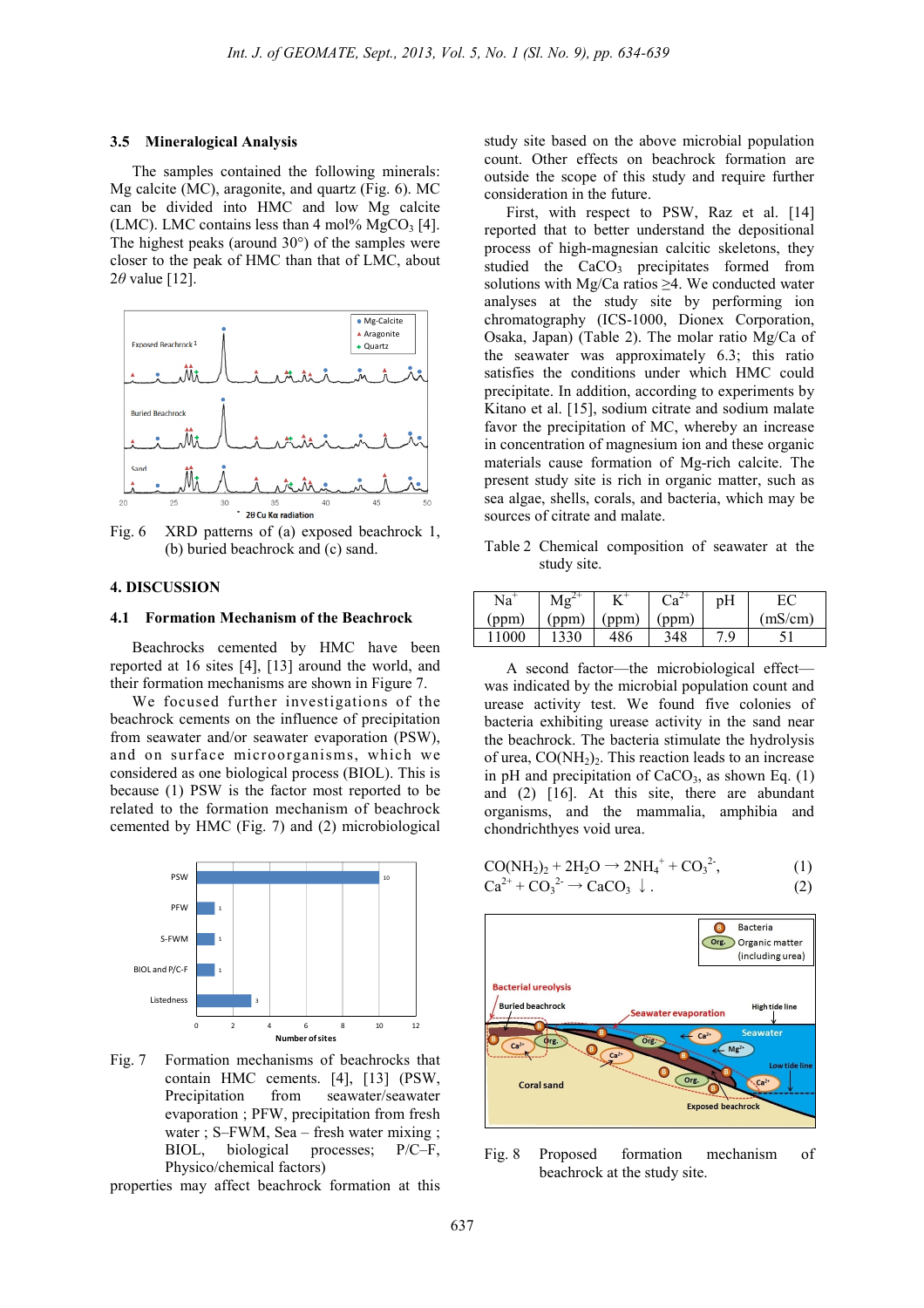

Fig. 9 Cements and formation mechanisms of beachrocks in the world including the study site. [4], [17] (Cement type: Ar, Aragonite; C, Calcite; HMC, High Mg calcite; LMC, Low Mg calcite; MC, Mg calcite; Al, Element of Al; Si, Element of Si. Formation process:  $CO<sub>2</sub>$ -DEG,  $CO<sub>2</sub>$  – degassing; VM, Various mechanisms.)

Moreover,  $MgCO<sub>3</sub>$  is expected to precipitate with  $CaCO<sub>3</sub>$ . To the best of our knowledge, this is the first time that bacteria exhibiting urease activity have been recorded near beachrock.

Therefore, our investigation into the formation mechanisms of beachrock at this study site (Fig. 8) has shown that the evaporation of seawater and/or the urease activity of microorganisms might have resulted in the precipitation of HMC, leading to formation of beachrock.

Furthermore, we considered the relationship of cements and formation mechanisms of beachrocks around the world, including the present study site (Fig. 9). We found six processes to be reported: PSW; precipitation from fresh water (PFW);  $CO<sub>2</sub>$ -<br>degassing; BIOL; sea–fresh water mixing; degassing; BIOL; sea–fresh water mixing; physico/chemical factors; and various other mechanisms. Some beachrock sites have developed from more than one mechanism. Moreover, the beachrock examples cemented by calcite tend to have been formed by PFW. In contrast, aragonite and MC tend to have been precipitated from seawater, as beachrock cements. In addition, the beachrocks formed by BIOLs are cemented by HMC, MC and/or Ar (Fig. 9).

#### **4.2 Ground Solidification using the Bacteria**

We discuss here the tendency for solidification of sand using microorganisms from the study site.

Recently, several investigations of microbial ground improvement technologies have been reported globally. The major cementation method is to stimulate calcium carbonate to precipitate by the ureolytic reaction of *Sporosarcina pasteurii*, a wellknown urease positive bacterium [16], [18], [19]. The solidification technique using local bacteria is novel and expandable.

Based on the method of Inagaki et al. [18], we

conducted a solidification test using a local microorganism that raised the pH value to the highest with respect to the above urease activity test. The microorganism was estimated as *Paracocus sp.* by the analysis of a partial base sequence of 16S rDNA using the Apollon DB-BA 8.0 database. First, the bacterium was shaken in the ZoBell 2216E culture solution for 3 days at 30 °C. Second, coral sand dried at 110 °C for more than 2 days was added into a 15 mL syringe (inner diameter 15 mm). Third, the culture medium solution and 0.3 equimolar urea and calcium chloride solution were sequentially injected into the syringe and drained up to 1 mL above the top surface of the sand. The specimens were kept in wet conditions throughout. Thereafter, in the same manner, the urea and calcium chloride solution was injected and drained once a day and the syringe test was conducted at 30 °C.

Results indicate that the upper, side portions, and bottom areas of the specimens were solidified after 2 weeks (Fig. 10). The  $q_u$  values were estimated, by the needle penetration test, up to 2 MPa. This maximum strength was obtained from a bottom



Fig. 10 Solidified parts of sediments using a bacterium obtained from near the Okinawa beachrocks.